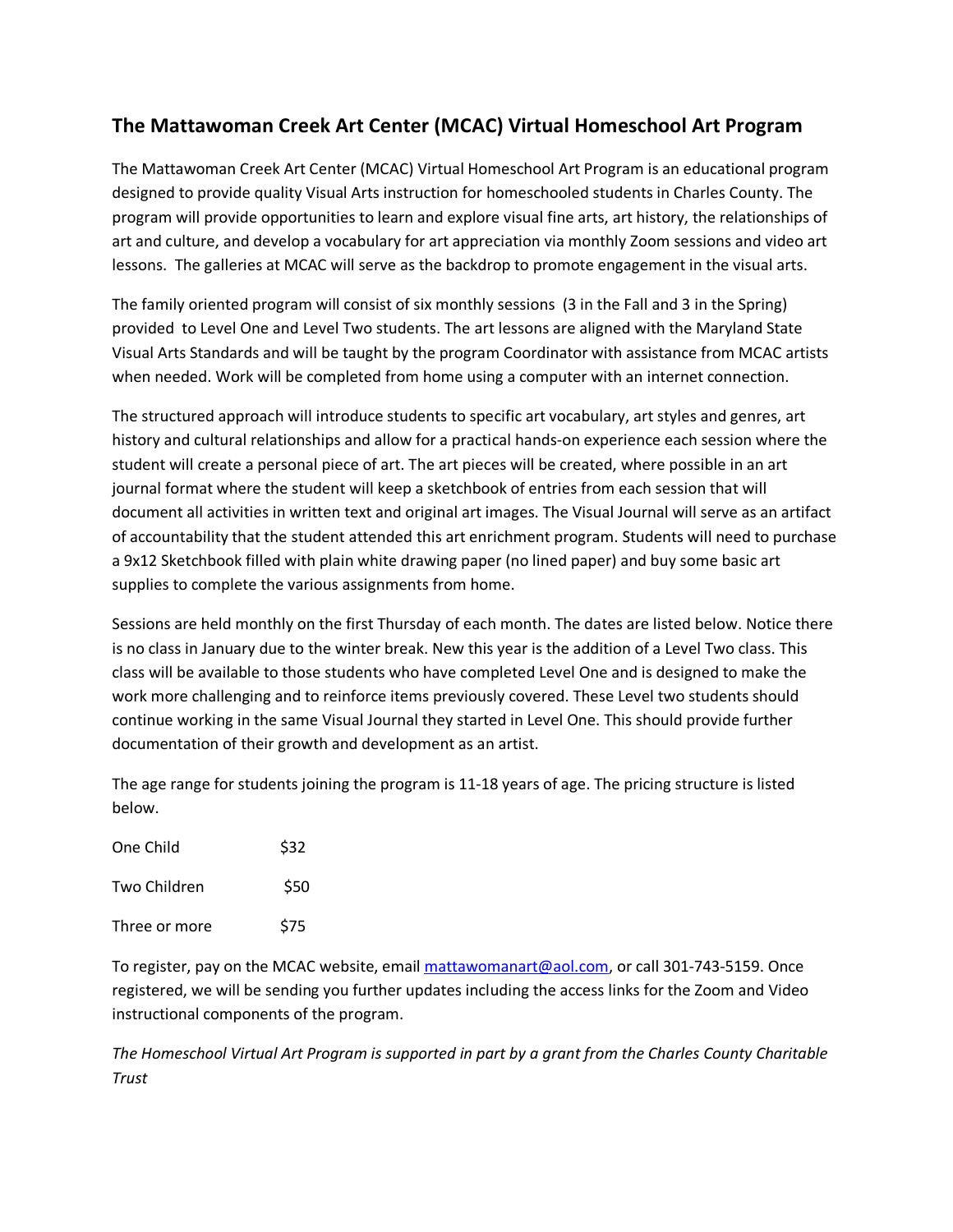## **Session Dates and Topics Art Level One 1 (10 am- 10:50 am)**

(*May be subject to change*)

| Thursday, November 5 | Southern Maryland Art Mixed Media Exhibit (Video Tour)            |
|----------------------|-------------------------------------------------------------------|
|                      | Introduction to the Art Elements (Instructional Video)            |
|                      | Zoom Studio Lesson: Abstract Design using the Art Elements        |
|                      | Zoom Studio Discussion: Keeping a Visual Journal as a sketchbook  |
| Thursday, December 3 | Holiday Themed Show (Video Tour)                                  |
|                      | Introduction to Art Principles (Instructional Video)              |
|                      | Zoom Studio Lesson: Journal entries on two or more art principles |
| Thursday, January 7  | Drawing Overview (Instructional Video)                            |
|                      | Zoom Lesson: Pencil Drawing: Creating a value scale               |
|                      | Zoom Lesson: Shading, Value and Form in Pencil                    |
| Thursday February 4  | Video Tour of Invitational Show (TBD)                             |
|                      | Collage and Multi-Media Art (Instructional Video)                 |
|                      | Zoom Lesson: Collage Activity inspired by Matisse's Cut Outs      |
| Thursday March 5     | Current Exhibit TBA (Video Tour)                                  |
|                      | Introduction to Color (Instructional Video)                       |
|                      | Zoom Art Lesson: Fauvist Portrait in Pastels                      |
| Thursday April 1     | Current Exhibit TBA (Video Tour)                                  |
|                      | Working with Watercolor: Basic Techniques (Instructional Video)   |
|                      | Zoom Art Lesson: Watercolor Painting                              |